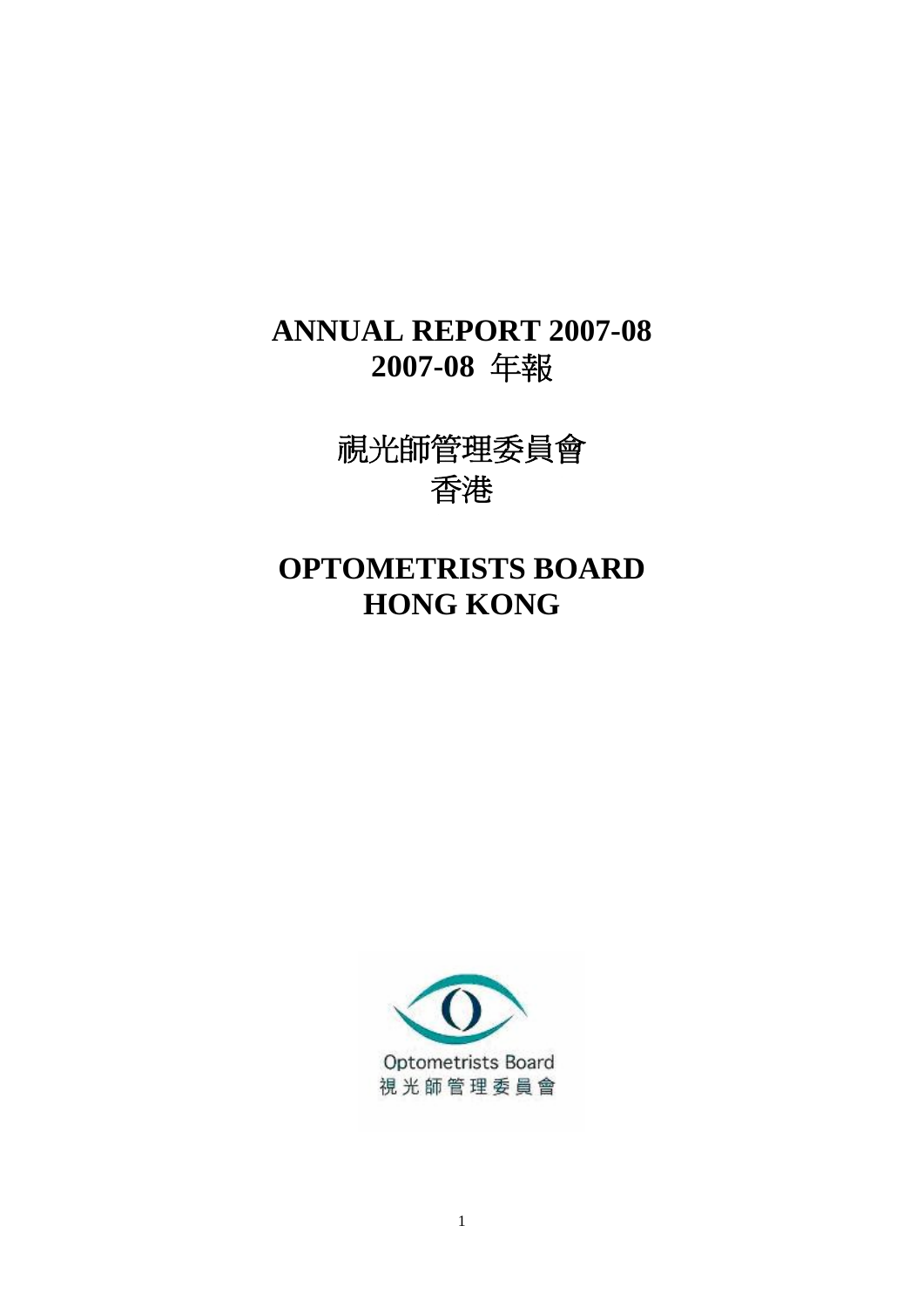|    | <b>Contents</b>                            | Page           |
|----|--------------------------------------------|----------------|
|    | Preface                                    | $\mathfrak{Z}$ |
|    | Message from the Chairman                  | 4              |
| 1. | Introduction                               | 6              |
| 2. | Membership of the Optometrists Board       | 9              |
| 3. | Activities of the Optometrists Board       | 10             |
| 4. | <b>Preliminary Investigation Committee</b> | 12             |
| 5. | <b>Registration Committee</b>              | 14             |
| 6. | <b>Examination Committee</b>               | 16             |
| 7. | <b>Education Committee</b>                 | 17             |
| 8. | <b>Review by Committee Chairmen</b>        | 18             |
|    | Annexes                                    | 21             |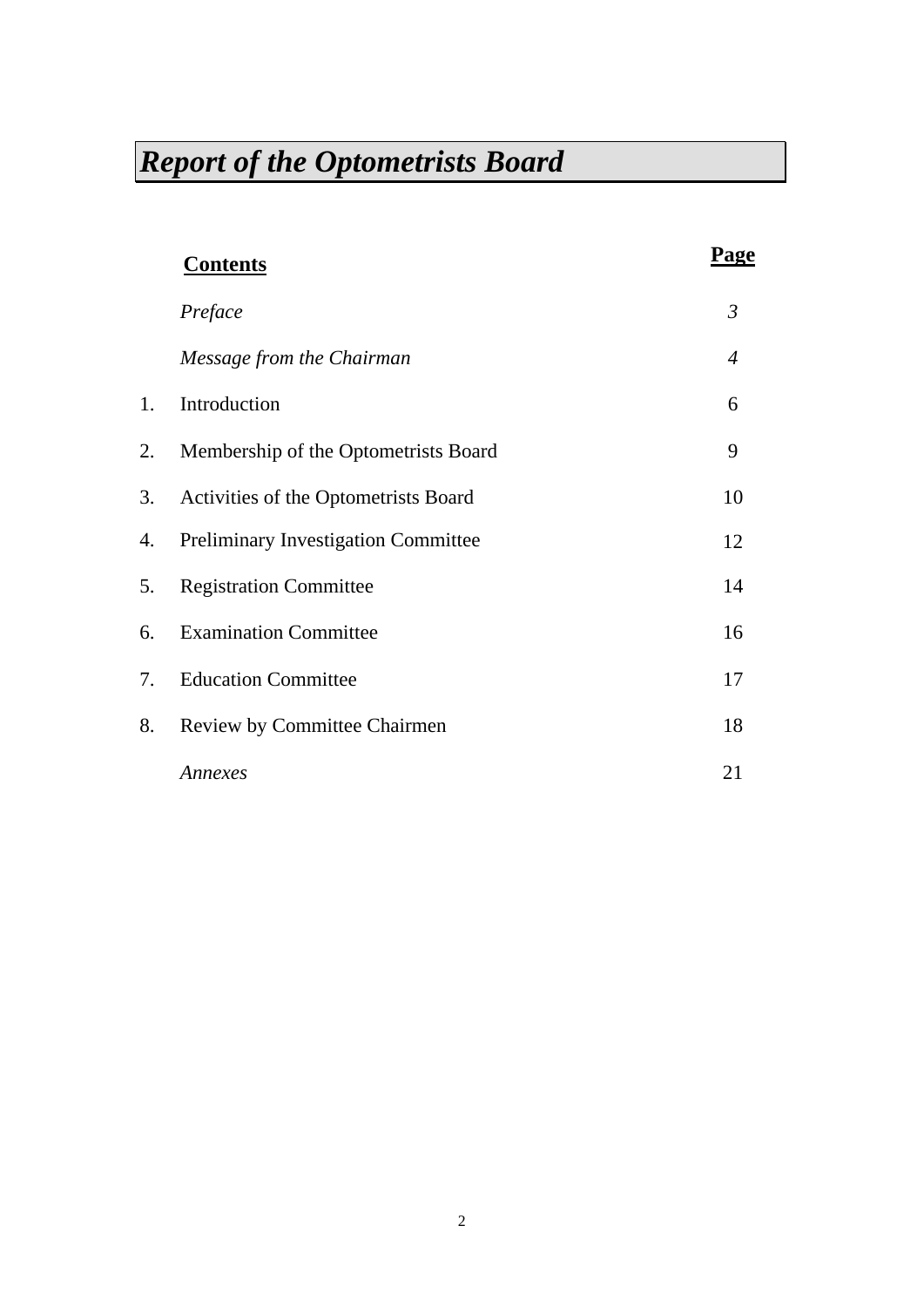# *Preface*

 Through this report, which covers the period from April 2007 to March 2008, the Optometrists Board aims to keep members of the profession and the public better informed of the functions and work progress of the Board and its committees.

 This report is intended for general information only. Certain functions of the Optometrists Board have accordingly been simplified and/or presented in the form of an information document. For details of the statutory functions of the Board and its committees, readers should refer to the Supplementary Medical Professions Ordinance, Chapter 359, Laws of Hong Kong and the Optometrists (Registration and Disciplinary Procedure) Regulation, Cap. 359F.

 All enquiries to the Optometrists Board should be addressed by mail to the Optometrists Board Secretariat at 2/F Shun Feng International Centre, 182 Queen's Road East, Wanchai, Hong Kong or by email info@smp-council.org.hk.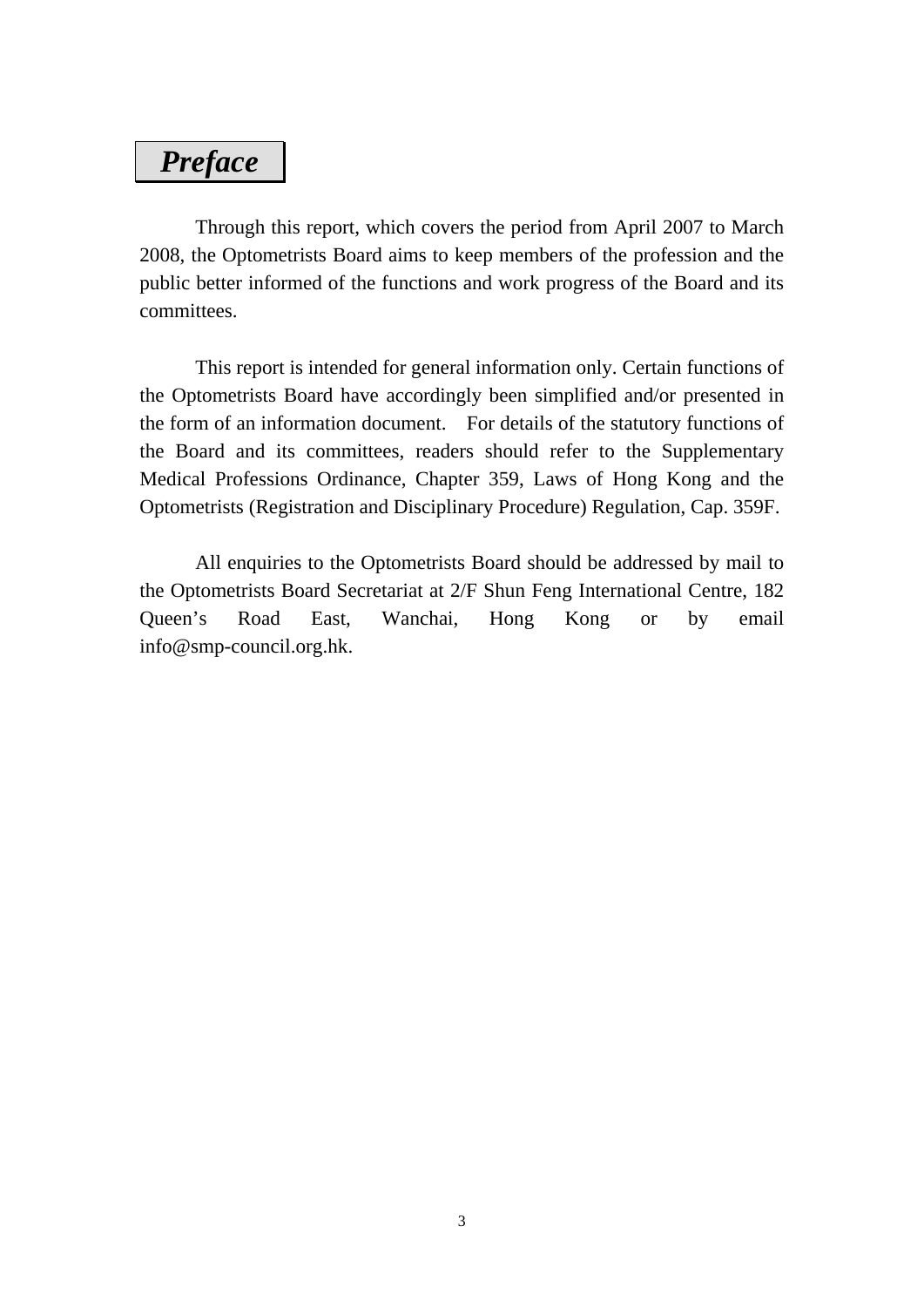# *Message from the Chairman*

 The Optometrists Board is a statutory body established under the Supplementary Medical Professions Ordinance, Chapter 359, Laws of Hong Kong, tasked with the registration and disciplinary control of registered optometrists. I have been the Chairman of the Board for more than five years since 2002. During these years, the Board has made very good progress in promoting high standards of professional practice and conduct among optometrists, and to protect the interest of the public in terms of optometric care and consumers' rights.

 Highlights of our work in 2007/2008 include refinements to the voluntary Continuing Professional Development (CPD) scheme, updating of the approved drugs of the Code of Practice, and finalization of the proposal on the control over the sale of the contact lenses.

 The Board has first launched the CPD scheme in November 2004 to encourage registered optometrists to upgrade their professional knowledge and skills, and enhance their understanding of the latest developments in optometry. The response to the scheme since its implementation has been encouraging. The three-year period from 2004/05 to 2006/07 saw a 27% increase in the number of registered optometrists who fulfilled the annual CPD hour requirement (439 in 2004/05, 573 in 2005/06, and 600 in the 2006/07). To further boost the rate of participation and to encourage a culture of life-long learning, the Board has, following a comprehensive review in 2007, implemented a number of refinements to the design and logistical arrangements of the scheme taking into account operational experience and feedback from the profession.

 To facilitate everyday practice of registered optometrists, the Board has expanded the list of approved drugs for use by registered Part I optometrists with reference to common practices in overseas countries. Two drugs, namely, tetracaine used in 0.5% solution and phenylephrine used in not more than 2.5% solution, have been added to the approved drug list of the Code of Practice. It is hoped that the revisions will give optometrists a wider choice to cater for situations where the client is allergic to the drugs or where the drugs are out of manufacture.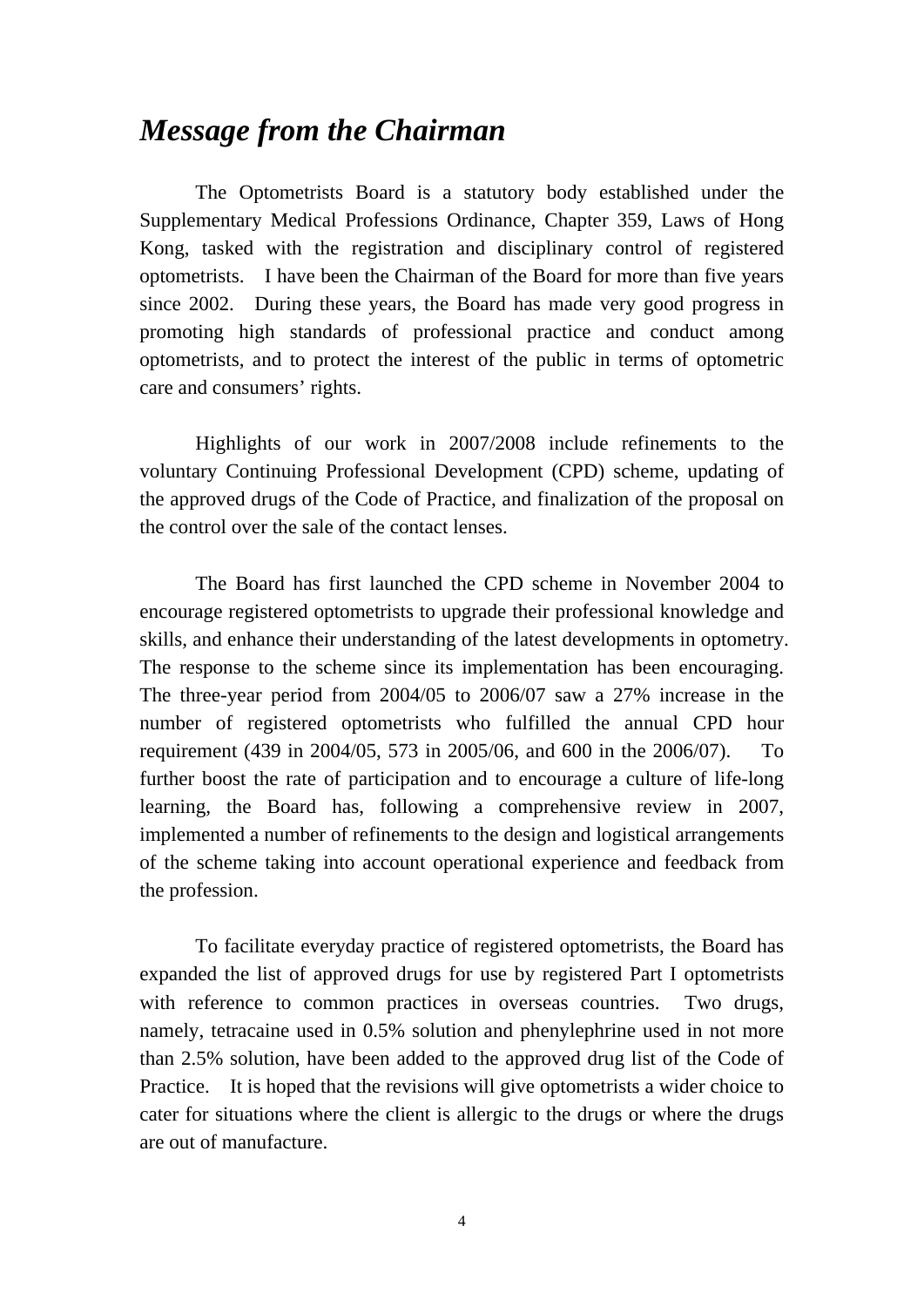On the protection of public health and consumers' rights, the Board has finalized its proposal for imposing control over the sale of contact lenses to ensure that contact lenses could only be supplied over the counter upon the production of a valid prescription or by a registered optometrist who has performed an eye examination on the patient. Subject to the approval by the Supplementary Medical Professions Council, legislative amendments to the Supplementary Medical Professions Ordinance will be arranged.

 The Board also continues its major function as a statutory body to provide for the registration, discipline and regulation of registered optometrists. In 2006, we have received 38 applications for registration. After careful vetting and deliberation by members of the Board and Committees, 37 applications were approved for registration. To ensure a good standard of practice and conduct by optometrists, the Optometrists Board, upon recommendation from the Preliminary Investigation Committee, held regular inquiries to investigate possible breach of the ordinance and the Code of Practice and to take disciplinary action where appropriate.

 Looking to the future, the Board will continue to work with the optometrist profession to uphold the spirit of self-regulation, to maintain high ethical standards, and to further enhance the image and standard of the optometry profession in Hong Kong.

Taking this opportunity, I would like to extend my warmest thanks to members of the Board for their dedication and contributions over the past year and count on their continued support to meet new challenges ahead.

> Dr Polly CHEUNG *Chairman, Optometrists Board*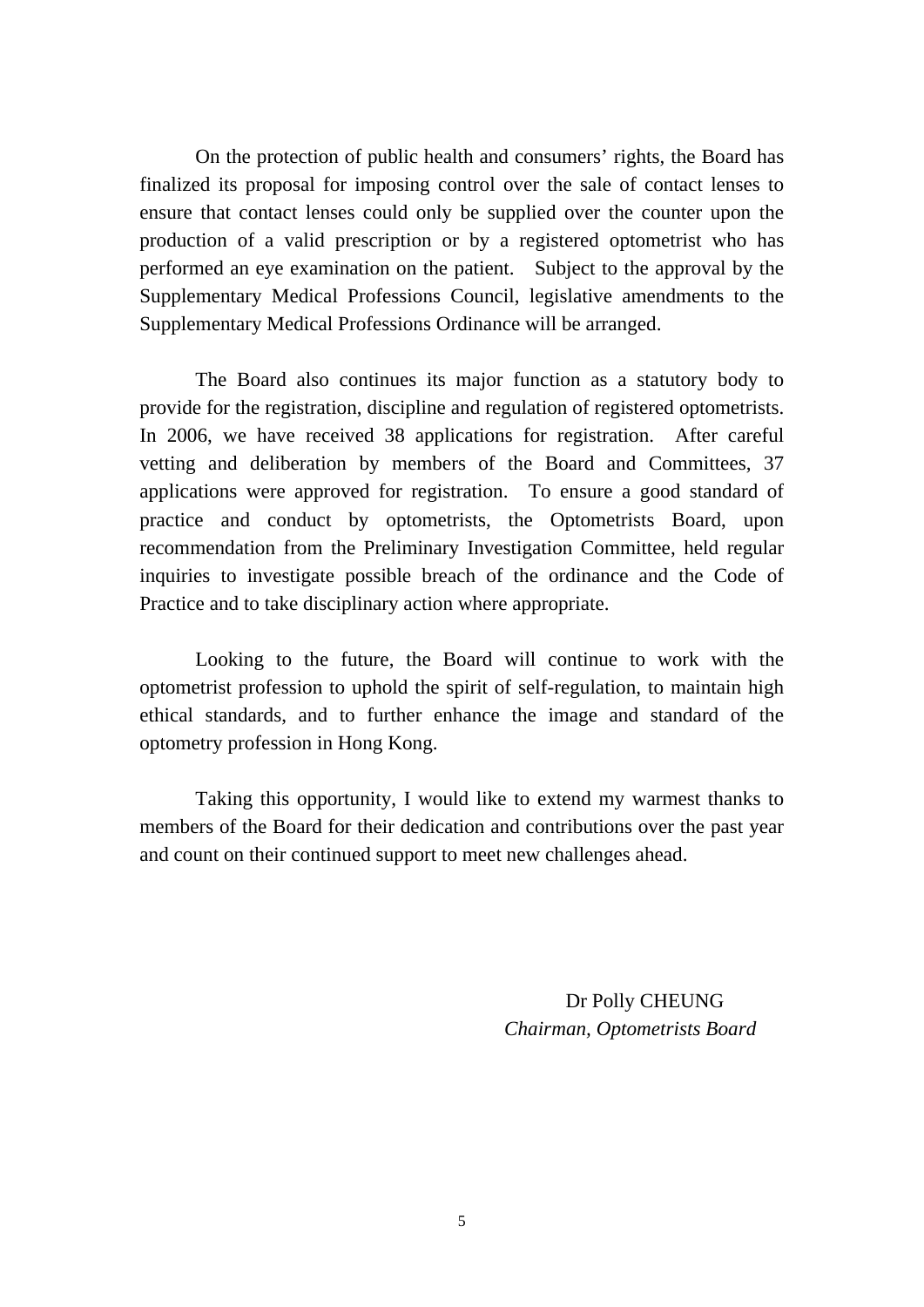# **1.** *Introduction*

1.1 The Optometrists Board was established on 1 May 1986 under the Supplementary Medical Professions Ordinance, Chapter 359, which provides for the registration, discipline and management of persons engaged in professions supplementary to medicine including optometrists. The Board is responsible for promoting adequate standards of professional practice and conduct among optometrists. The Optometrists (Registration and Disciplinary Procedure) Regulation, Cap. 359F, made under the Supplementary Medical Professions Ordinance provides for detailed arrangements for the registration of and the disciplinary proceedings for optometrists.

## **Registration of optometrists**

1.2 Registration of optometrists commenced on 1 December 1994. With effect from 1 April 1996, persons practising the profession of optometry in Hong Kong have to be registered.

1.3 The Register has four parts, Part I, Part II, Part III and Part IV. Entry in the various parts of the Register is based mainly on the qualification and/or experience possessed by the applicants.

1.4 A person who was practising optometry on 1 December 1994 and did not qualify for full registration could apply for provisional registration, i.e. Part IV. Provisional registration was a one-off exercise, with its deadline on 31 May 1995.

1.5 As at 31 March 2008, there were 1,930 registered optometrists. Statistics on the registration of optometrists are detailed at **Annex A**. Appended below is a bar chart showing the number of registrants in each part of the register: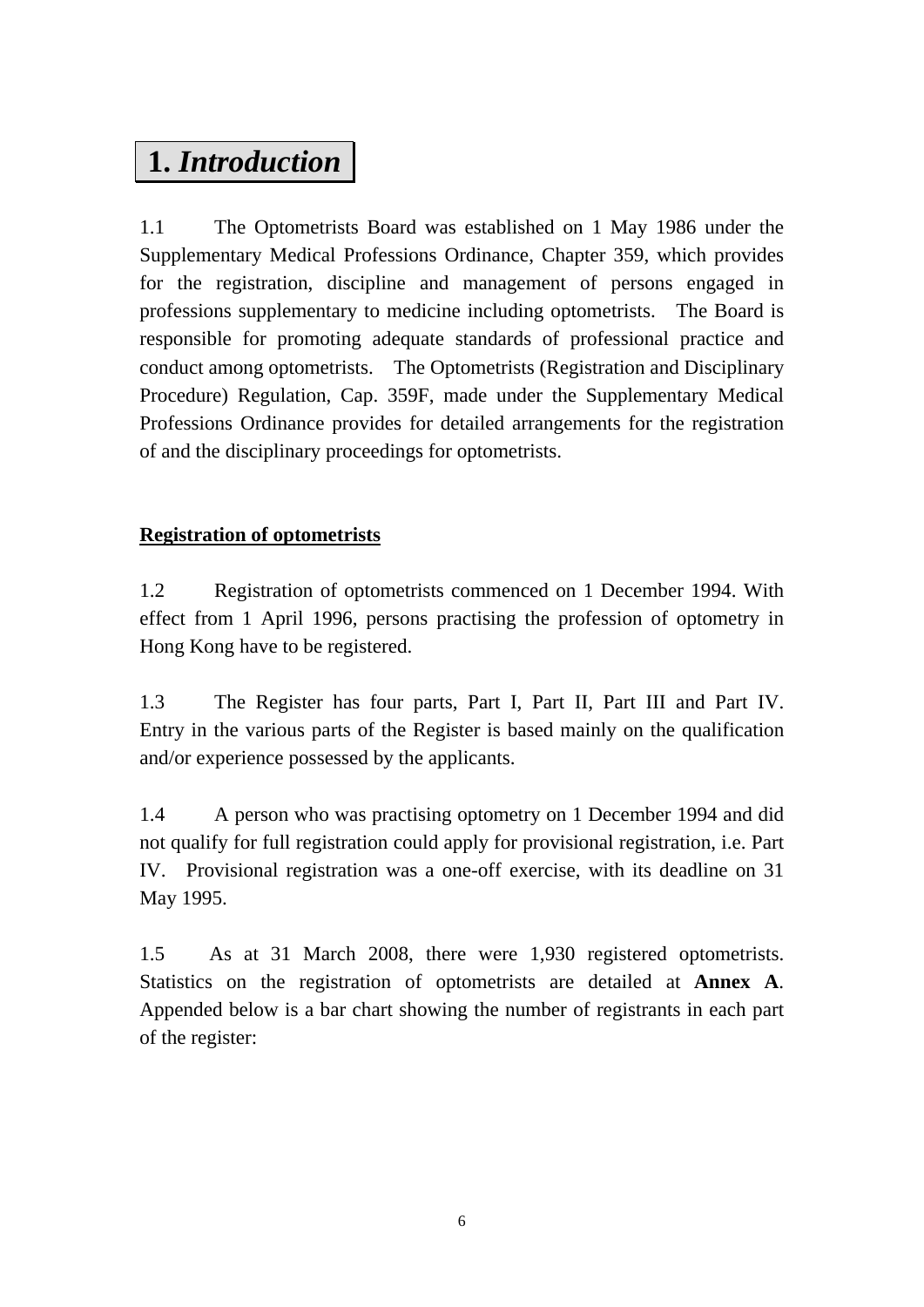

## **Examinations held by the Board**

1.6 The Optometrists Board is empowered under the Supplementary Medical Professions Ordinance to hold examinations for the purpose of registration.

## **Control mechanism and disciplinary power of the Board**

1.7 The Optometrists Board is empowered to regulate the professional conduct of registered optometrists through disciplinary actions.

1.8 A person who practises the profession of optometry without being registered commits an offence. Any information on illegal practice of the optometry profession should be reported to the Police for investigation.

1.9 The Optometrists Board has prepared a Code of Practice prescribing the standards of conduct and practice and regulating the activities of optometrists. The Code is issued to all registered optometrists for compliance. The Board will from time to time review the Code and promulgate changes whenever necessary. Any alleged cases of professional misconduct committed by the optometrists should be referred to the Board for investigation and necessary inquiry. Subject to the results of the inquiries, the Board may make orders ranging from the issue of warning letters to the removal of the optometrist's name from the register.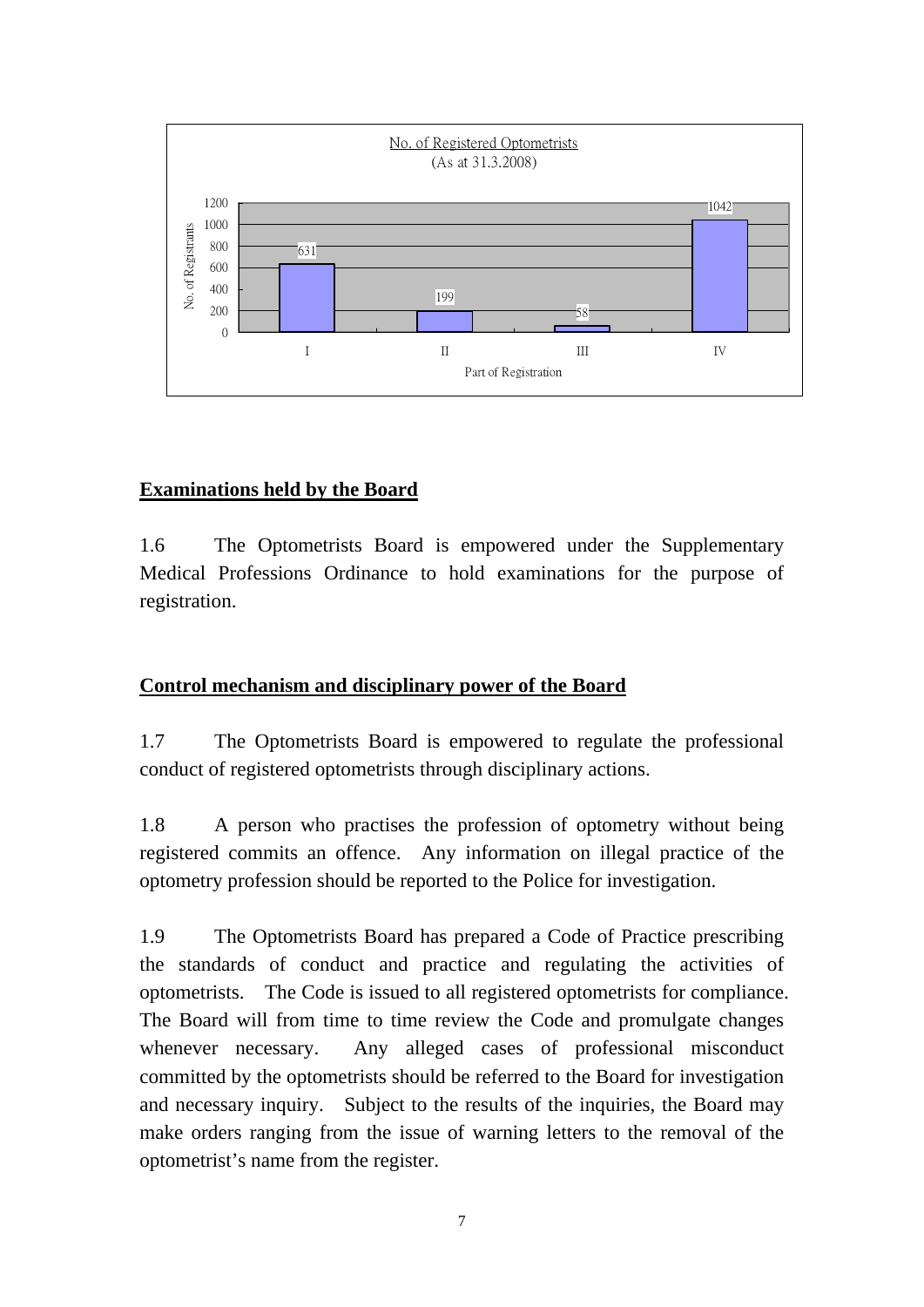### **Continuing professional education**

1.10 In view of the need to upgrade the standard of the profession and to safeguard the interest of the public in terms of optometric care, the Optometrists Board is considering the proposal of making continuing professional education a mandatory requirement for renewal of practising certificate in the long run. An Education Committee was set up in November 2001 to look into the issue and work out the details. A voluntary scheme was launched in November 2004 to enable registered optometrists to get acquainted with the system. The Committee will continue to fine-tune the scheme to pave the way for the mandatory scheme in the light of the operational experience.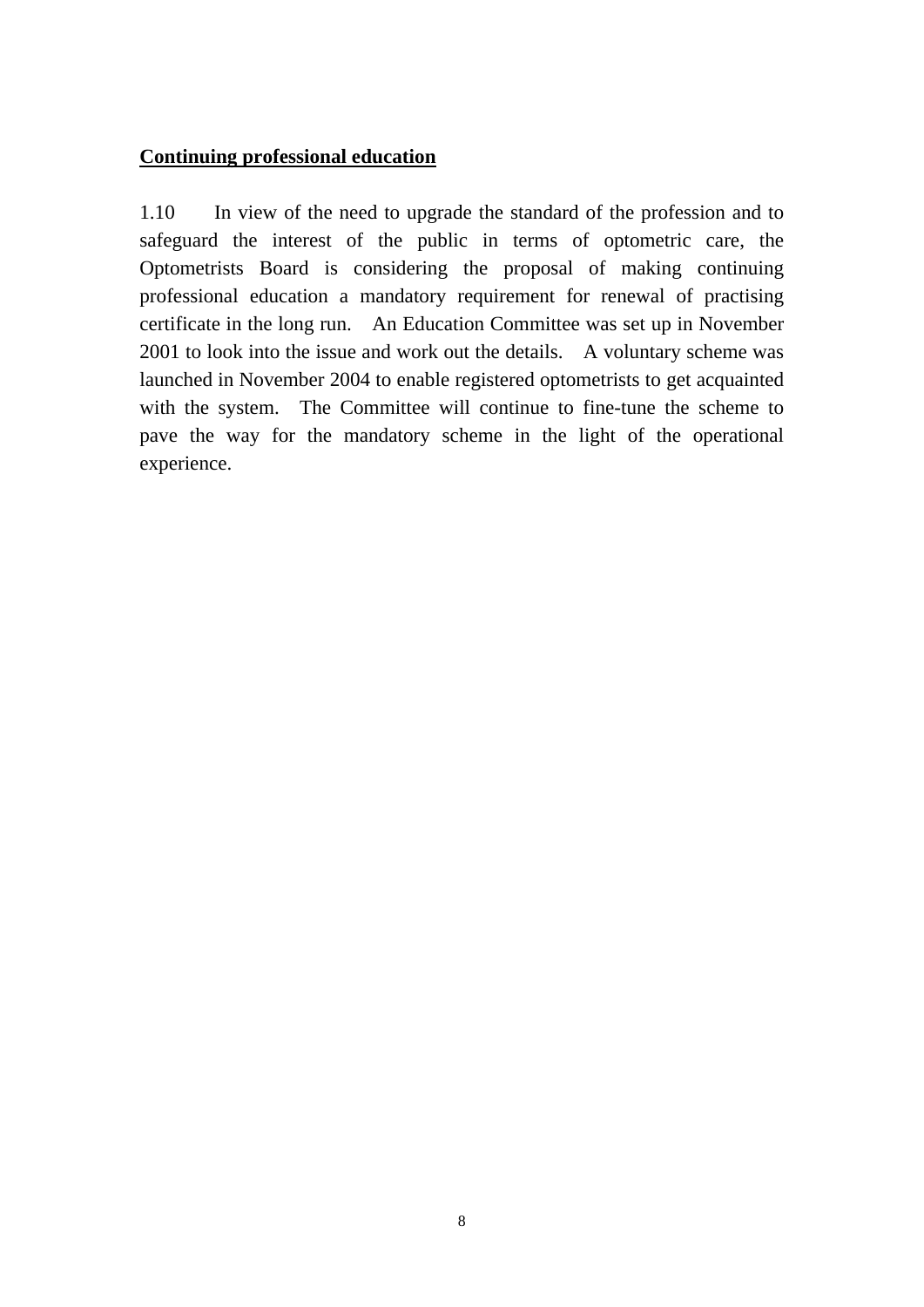# **2.** *Membership of the Optometrists Board*

2.1 The Supplementary Medical Professions Ordinance stipulates that all members of the Optometrists Board are appointed by the Chief Executive. The Board comprises -

- (a) a Chairman from among the members of the Supplementary Medical Professions Council, other than a member appointed under section 3(1)(d)(iv) of the Supplementary Medical Professions Ordinance;
- (b) one registered medical practitioner on the nomination of the Hong Kong Medical Association;
- (c) one person specially qualified to advise the Board on professional education; and
- (d) five to eight optometrists.

2.2 Membership of the Board for the period from April 2007 to March 2008 was as follows -

> Dr Polly CHEUNG Suk-yee (Chairman) Dr Clement CHAN Wai-nang Ms Alice CHAN Chui-wa Dr Ada CHENG Sau-kuen (appointment expired on 30.9.2007) Ms Monica CHOW Man-kit Mr HO Kai Miss Tina KWAN Wai-ping Mr Kenneth LAM Chung-wing (appointed since 1.10.2007) Dr Andrew LAM Kwok-cheung Mr LEE Hung-chiu (resigned on 23.8.2007) Mr LO Hing-nam Mr Jack WONG Wai-hung (appointed since 28.12.2007) Professor Gregory WU Chor-nam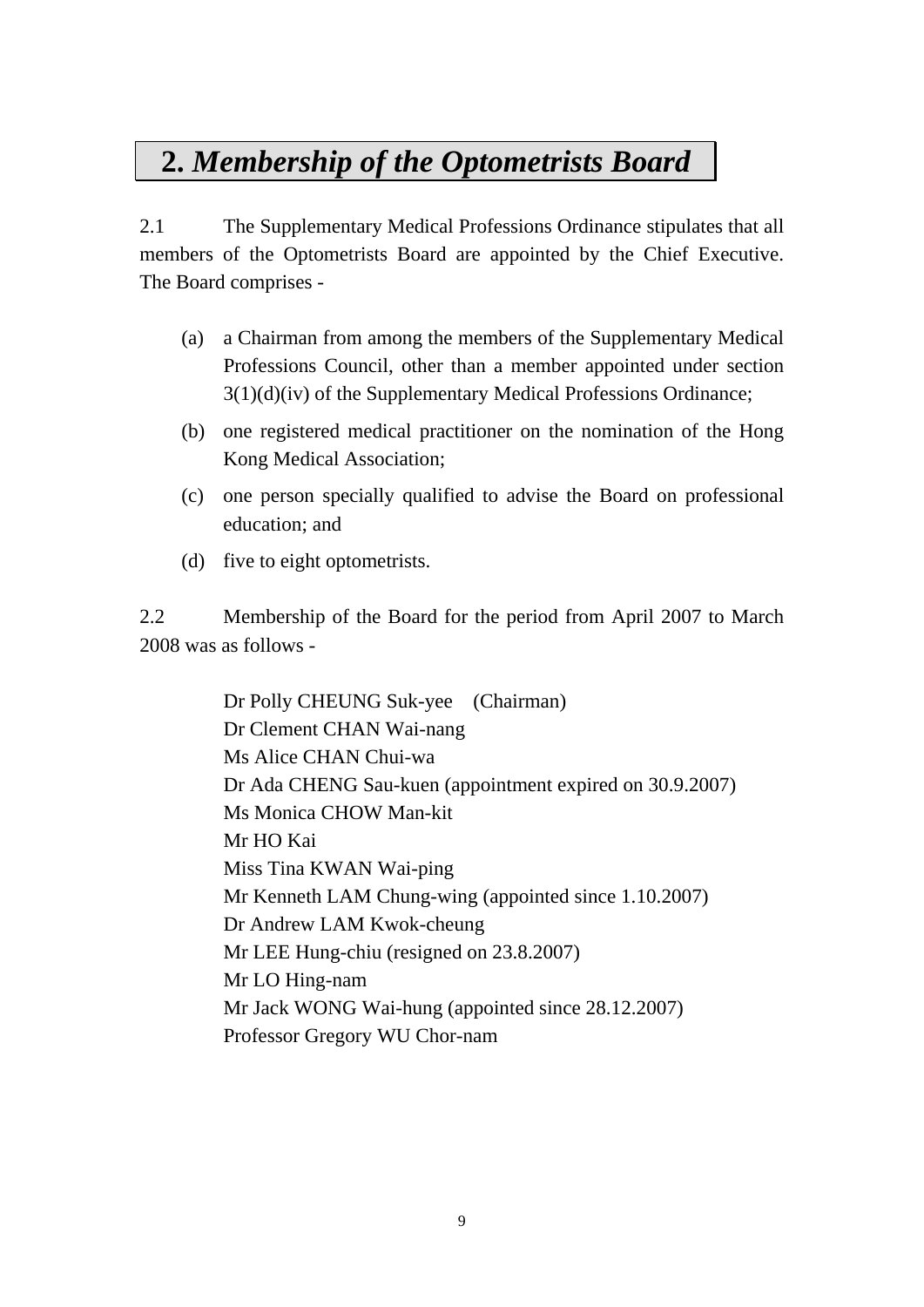# **3.** *Activities of the Optometrists Board*

3.1 The Optometrists Board held three meetings for the period from April 2007 to March 2008. Major activities undertaken by the Optometrists Board for the period are summarized below -

### **(a) Registration issues**

### Universal registration examination

At present, except for those holding local qualifications as prescribed under section 4 of the Optometrists (Registration and Disciplinary Procedure) Regulation, all applications for registration are considered on an individual basis, with regard to the applicants' qualifications, training, experience and skills. To ensure the adoption of a uniform standard, the Supplementary Medical Professions Council has endorsed the Board's proposal of introducing a universal registration examination. Under the proposal, all applicants for registration will have to sit for the registration examination. Only graduates of local programmes accredited by the Board would be exempted. The proposal has been forwarded to the Administration for necessary legislative amendments.

## Part II and Part III registration examinations

The Board has endorsed the syllabus for Part II registration examination proposed by the Board Examination Committee. Following the finalization of the syllabus for Part III registration examination, the logistics for the conduct of the examinations would be worked out.

#### Temporary and limited registration

The Board, with the help of the Board Registration Committee, is studying the legal issues pertaining to the introduction of temporary and limited registration to facilitate the bringing-in of expertise and techniques not available locally.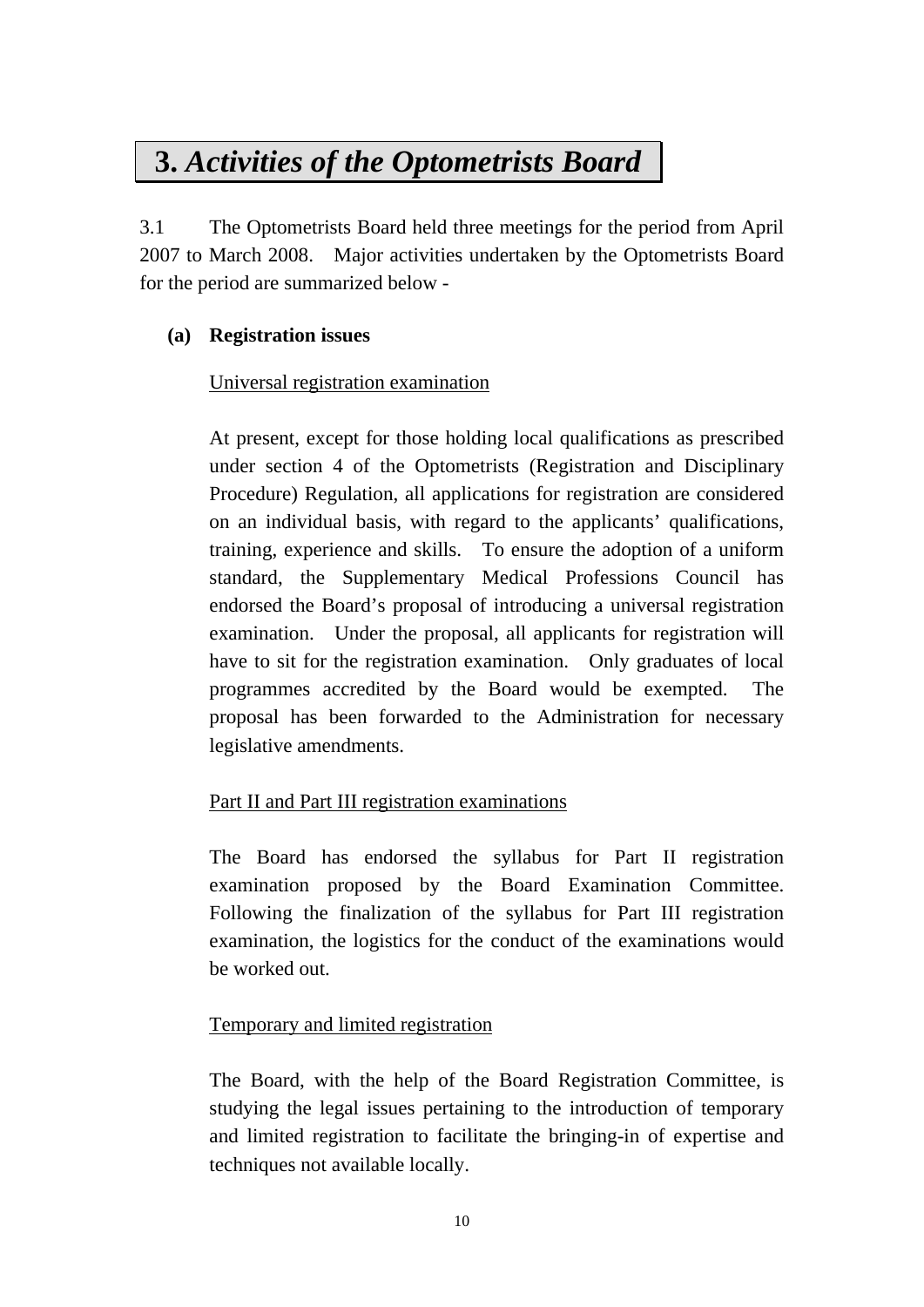#### **(b) Continuing professional education**

To encourage registered optometrists to enhance their knowledge in order to keep pace with rapid advances in optometry, a voluntary Continuing Professional Education Scheme was launched in November 2004. Under the Scheme, registered optometrists are encouraged to attain 30 hours of continuing professional development activities in a three-year cycle. Those who have accomplished ten hours each year will be awarded a certificate of achievement as an encouragement. Please click [here](http://www.smp-council.org.hk/op/list_opCPD0607_e.pdf) for a list of optometrists who have attained the recommended CPD hours for the period from 1 July 2006 to 30 June 2007. For details of the scheme, please visit the Board's website at [http://www.smp-council.org.hk/op/english/Index\\_cpd.htm.](http://www.smp-council.org.hk/op/english/index-cpd.htm)

### **(c) Control over the sale of contact lenses**

To safeguard the consumers' right and the interest of the public, the Board has finalized the proposal for imposing control over sale of contact lenses. Under the proposal, contact lenses could only be supplied over the counter upon the production of a valid prescription or by a registered optometrist who has performed an eye examination on the patient. Legislative amendments would be arranged subject to the approval by the Supplementary Medical Professions Council.

## **(d) Review of the approved drug list**

 The Board has added two drugs, namely, tetracaine used in 0.5% solution and phenylephrine used in not more than 2.5% solution, to the approved drug list of the Code of Practice. The revision is expected to give optometrists a wider choice of drugs facilitating their everyday practice.

3.2 Section 9 of the Supplementary Medical Professions Ordinance provides for the Optometrists Board to appoint committees for the better discharge of its functions under the Ordinance. Works of the four committees under the Board are detailed in sections 4 to 7 below.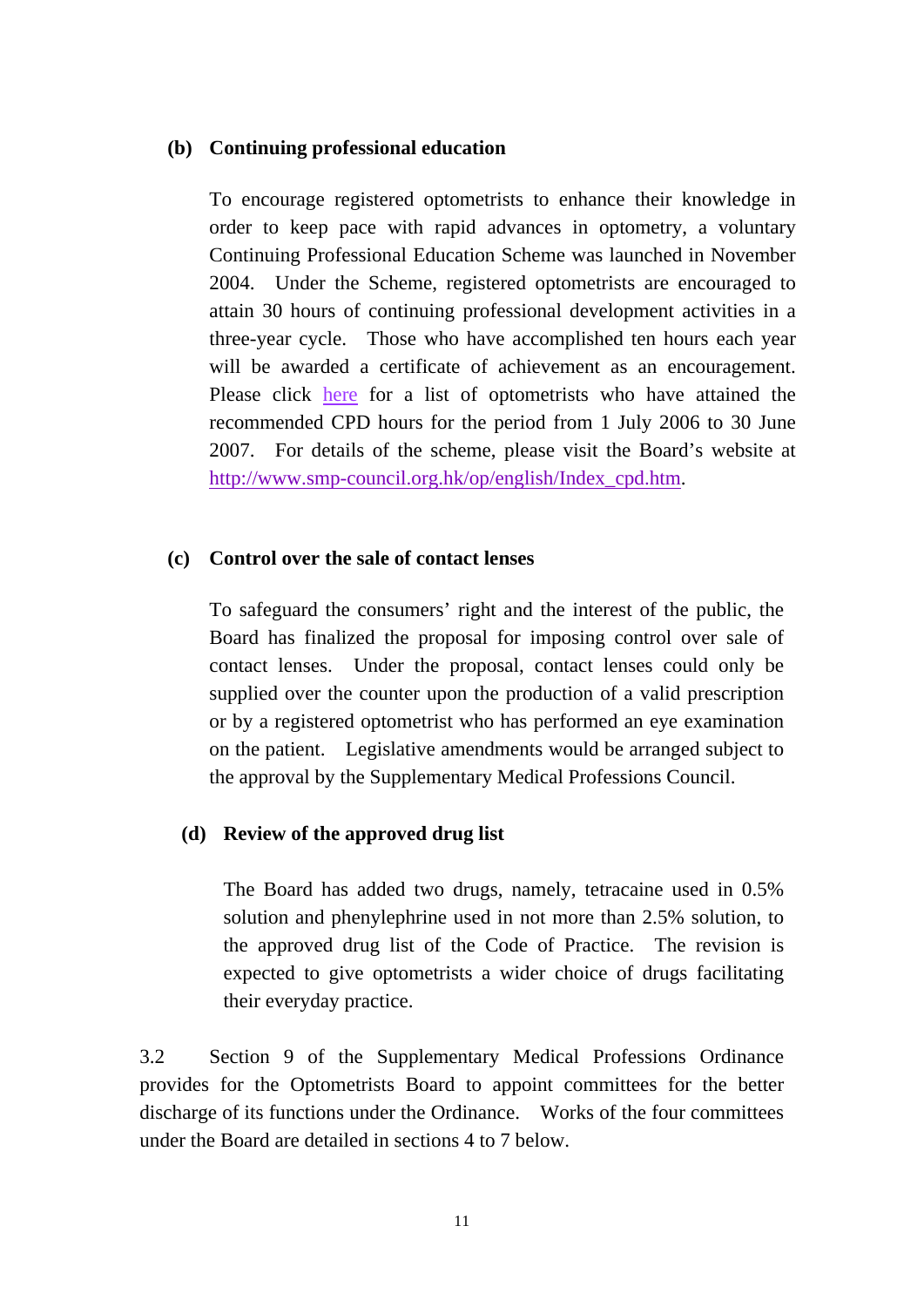# *Preliminary Investigation Committee*

4.1 The Optometrists Board's jurisdiction over optometrists' professional conduct is laid down in the Supplementary Medical Professions Ordinance and the Optometrists (Registration and Disciplinary Procedure) Regulation.

4.2 Situations that may give rise to disciplinary proceedings include where a registered optometrist -

- (a) has been convicted in Hong Kong or elsewhere of an offence punishable with imprisonment;
- (b) has been guilty in Hong Kong or elsewhere of professional misconduct;
- (c) was not at the time of his registration qualified to be registered;
- (d) has obtained registration by fraud or misrepresentation; or
- (e) has not complied with or is in breach of any condition of his registration (other than a condition under section 15) or has failed to comply with the Supplementary Medical Professions Ordinance.

4.3 Membership of the Preliminary Investigation Committee for the period from April 2007 to March 2008 was as follows -

> Dr Andrew LAM Kwok-cheung (Chairman) Mr Jack WONG Wai-hung (appointment lapsed on 28.12.2007 since his appointment as a Board Member) Mr WONG Chun-hon (appointed since 29.2.2008) Mr Alex YIM Kwok-bun

4.4 If an optometrist is found guilty of a disciplinary offence after an inquiry, the Optometrists Board may order any one of the following -

- (a) removal from the Register of Optometrists which will be published in the Gazette;
- (b) removal from the Register of Optometrists for such period as the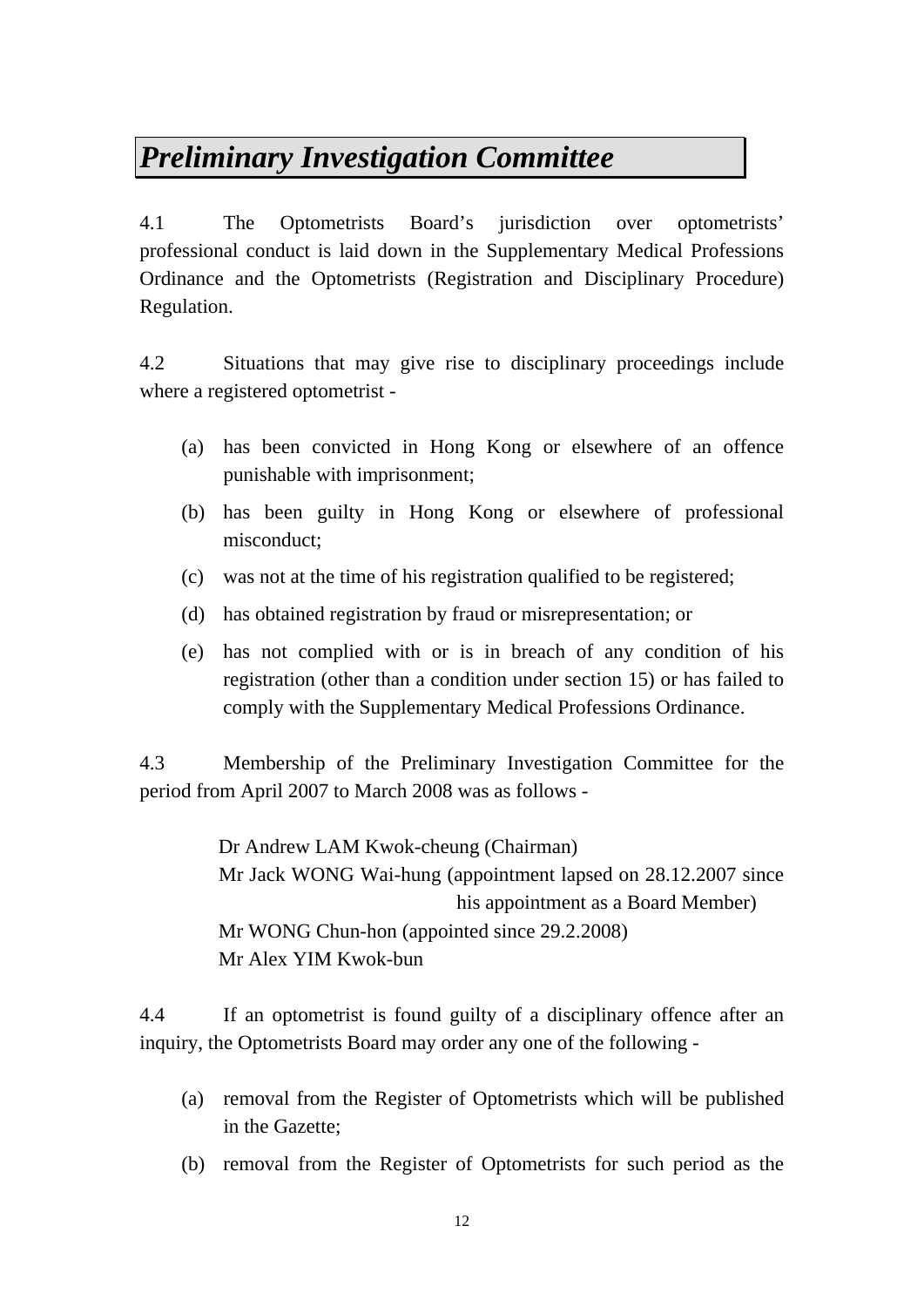Optometrists Board may think fit which will be published in the Gazette;

- (c) a reprimand which will be published in the Gazette; and
- (d) a warning letter in such terms as the Board considered appropriate which may or may not be published in the Gazette.

4.5 Below is a summary on the complaints handled by the Board's Preliminary Investigation Committee for the period from April 2007 to March 2008:

| <b>Cases</b>                      | No. |
|-----------------------------------|-----|
| Under consideration               |     |
| Considered                        |     |
| <b>Dismissed</b>                  |     |
| Referred to the Board for inquiry |     |

**Annex B** summarizes the four disciplinary inquiries conducted by the Optometrists Board between April 2007 and March 2008, the charges in detail and the Board's decisions.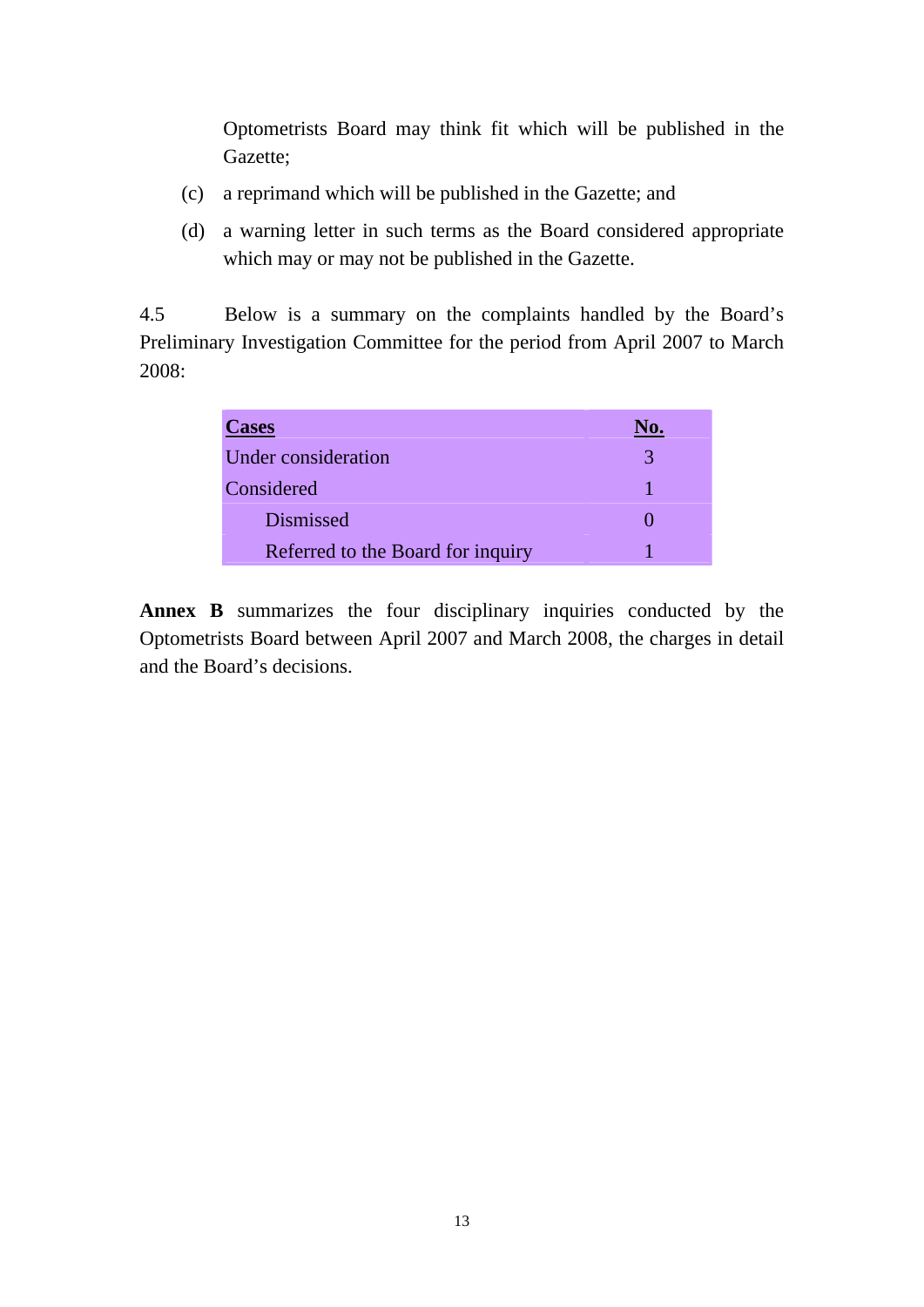# **5.** *Registration Committee*

5.1 The Board Registration Committee, established in 1994, is responsible for –

- (a) approving applications for registration under section  $12(1)(a)$  of the Supplementary Medical Professions Ordinance;
- (b) advising the Supplementary Medical Professions Council Registration Committee on the eligibility of applicants for registration under sections  $12(1)(b)$  and  $12(1)(c)$  of the Supplementary Medical Professions Ordinance;
- (c) approving the registration of applicants found by the Supplementary Medical Professions Council to be qualified for registration under sections  $12(1)(b)$  and  $12(1)(c)$  of the Supplementary Medical Professions Ordinance;
- (d) making recommendations to the Optometrists Board in updating the list of registrable qualifications under section 12(1)(b) of the Supplementary Medical Professions Ordinance;
- (e) determining the removal of names from the register under section 10(4) of the Supplementary Medical Professions Ordinance;
- (f) determining the restoration of names to the register for removals effected under section 10(4) of the Supplementary Medical Professions Ordinance;
- (g) deciding on and updating the list of quotable qualifications, their abbreviations and Chinese translation for inclusion on signboards and stationery used by registered optometrists; and
- (h) advising the Optometrists Board on matters relating to registration.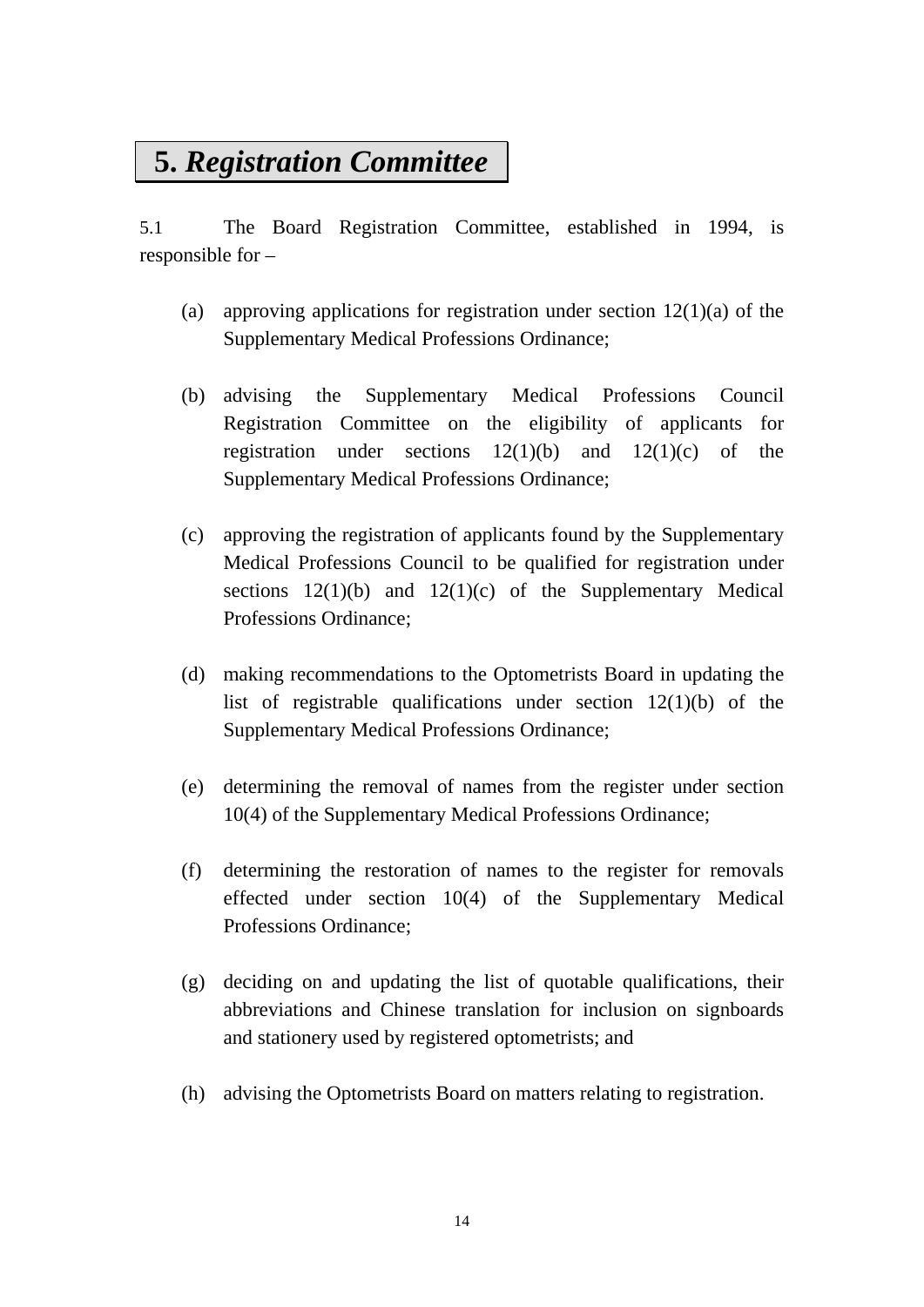5.2 Membership of the Board Registration Committee for the period from April 2007 to March 2008 was as follows -

> Dr Andrew LAM Kwok-cheung (Chairman) (appointed since 1.10.2007) Dr Ada CHENG Sau-kuen (Chairmanship expired on 30.9.2007 and appointed as Member since 1.10.2007) Mr Steven CHEUNG Hon-sang Mr HO Kai Dr May WU Mew-may Ms Elke WU Wai-ling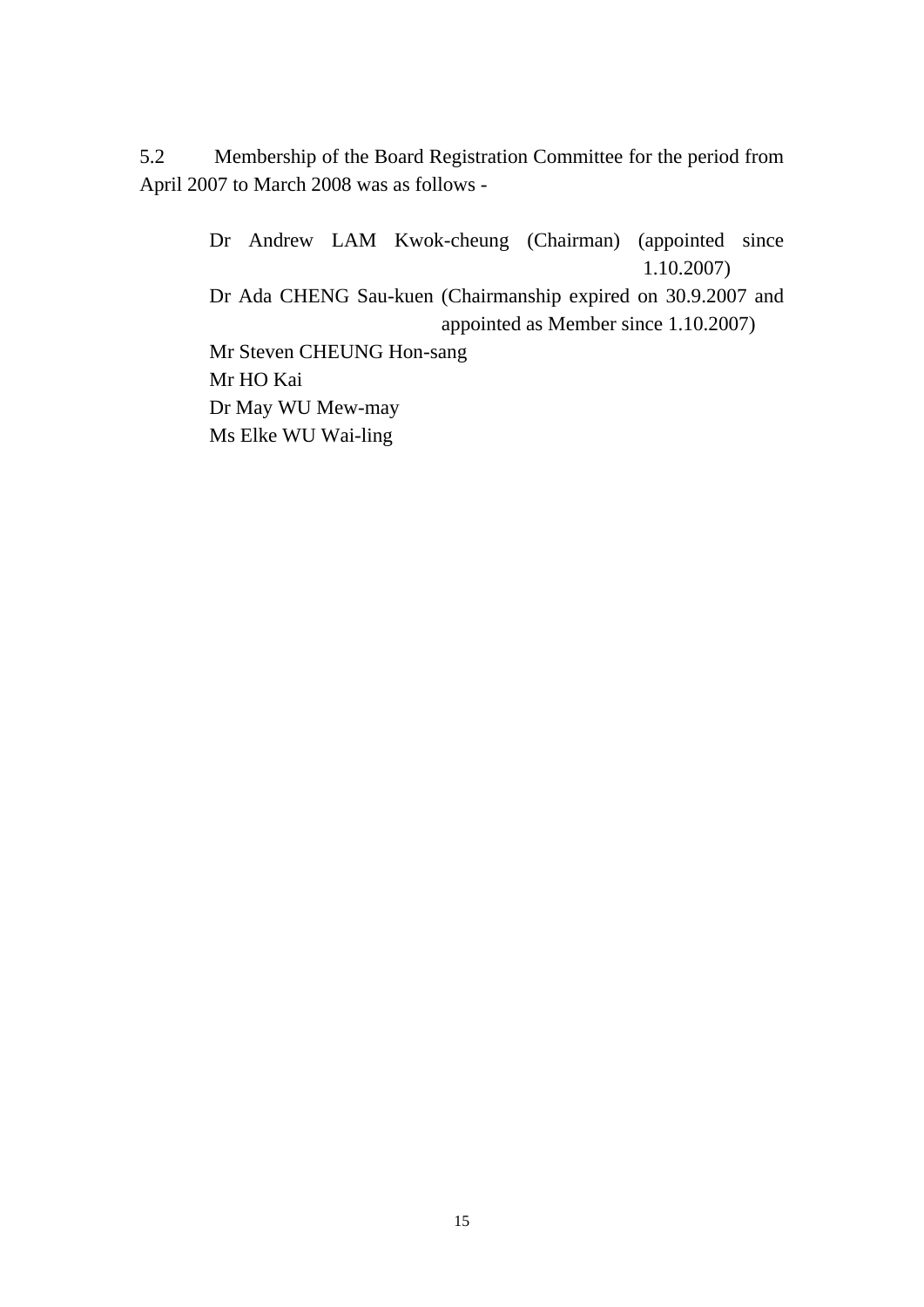# **6.** *Examination Committee*

-

- 6.1 The Examination Committee, established in 1989, is responsible for
	- (a) advising the Optometrists Board on syllabus and format of examination/assessment for registration;
	- (b) advising the Optometrists Board on the appointment of examiners;
	- (c) assisting the Optometrists Board in matters relating to examinations/assessments; and
	- (d) advising the Optometrists Board on matters relating to qualifications and experience.

6.2 Membership of the Examination Committee for the period from April 2007 to March 2008 was as follows -

> Mr Kenneth LAM Chung-wing (Chairman) (appointed since 19.9.2007) Dr Andrew LAM Kwok-cheung (resigned on 10.5.2007) Ms CHAN Lai-ming Dr Albert HO Cho-chak Dr KEE Chea-su (appointed since 5.3.2008) Dr Carly LAM Siu-yin Dr Andrew SIU Wing-tak (resigned on 31.5.2007)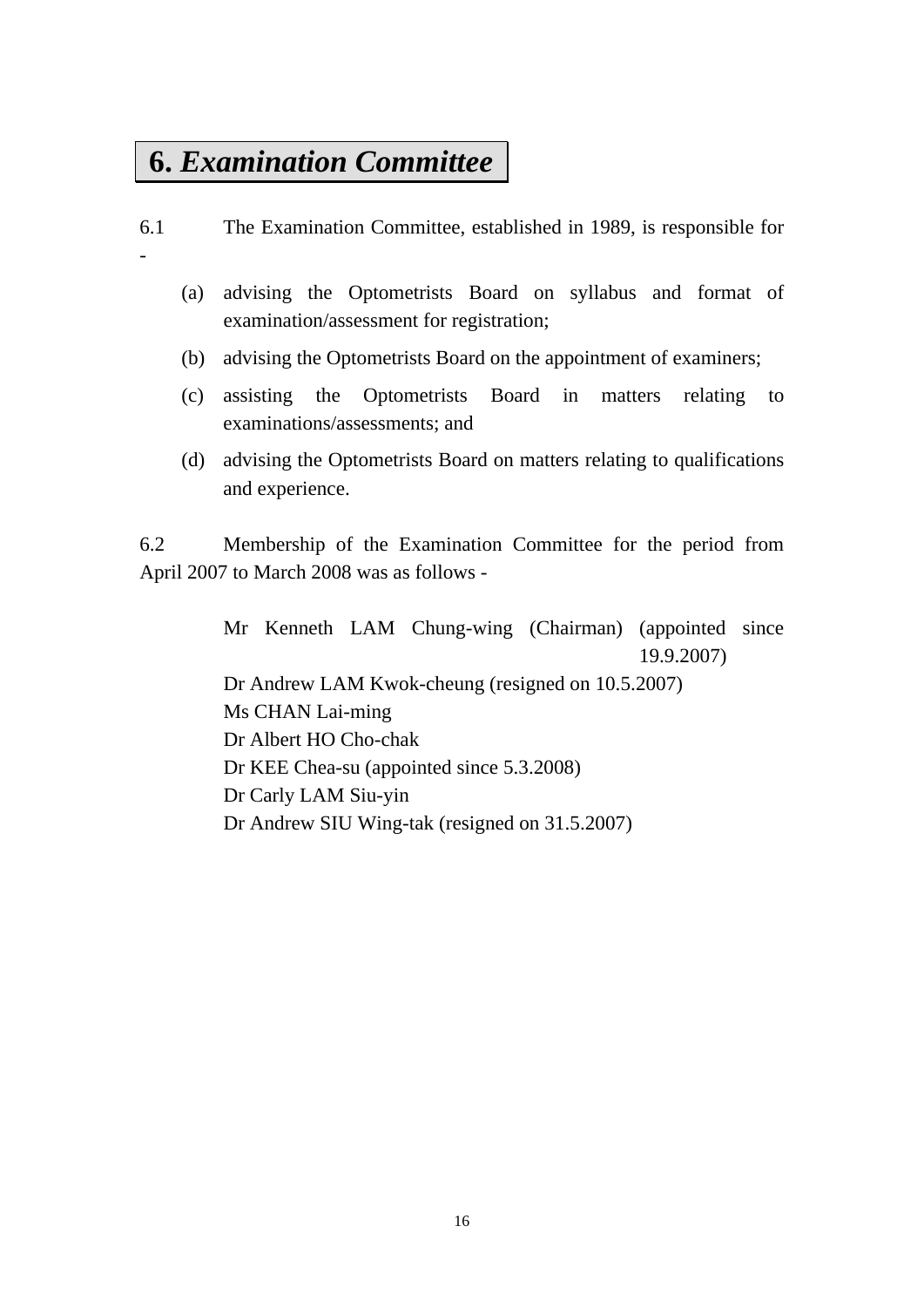# **7.** *Education Committee*

7.1 The Education Committee, established in 2001, is responsible for –

(a) developing an implementation plan on continuing professional development for registered optometrists;

(b) developing an accreditation system for continuing professional development for registered optometrists; and

(c) considering the promotion strategies for continuing professional development for registered optometrists.

7.2 Membership of the Education Committee for the period from April 2007 to March 2008 was as follows -

> Professor Gregory WU Chor-nam (Chairman) Ms Monica CHOW Man-kit Dr Albert HO Cho-chak Mr LO Hing-nam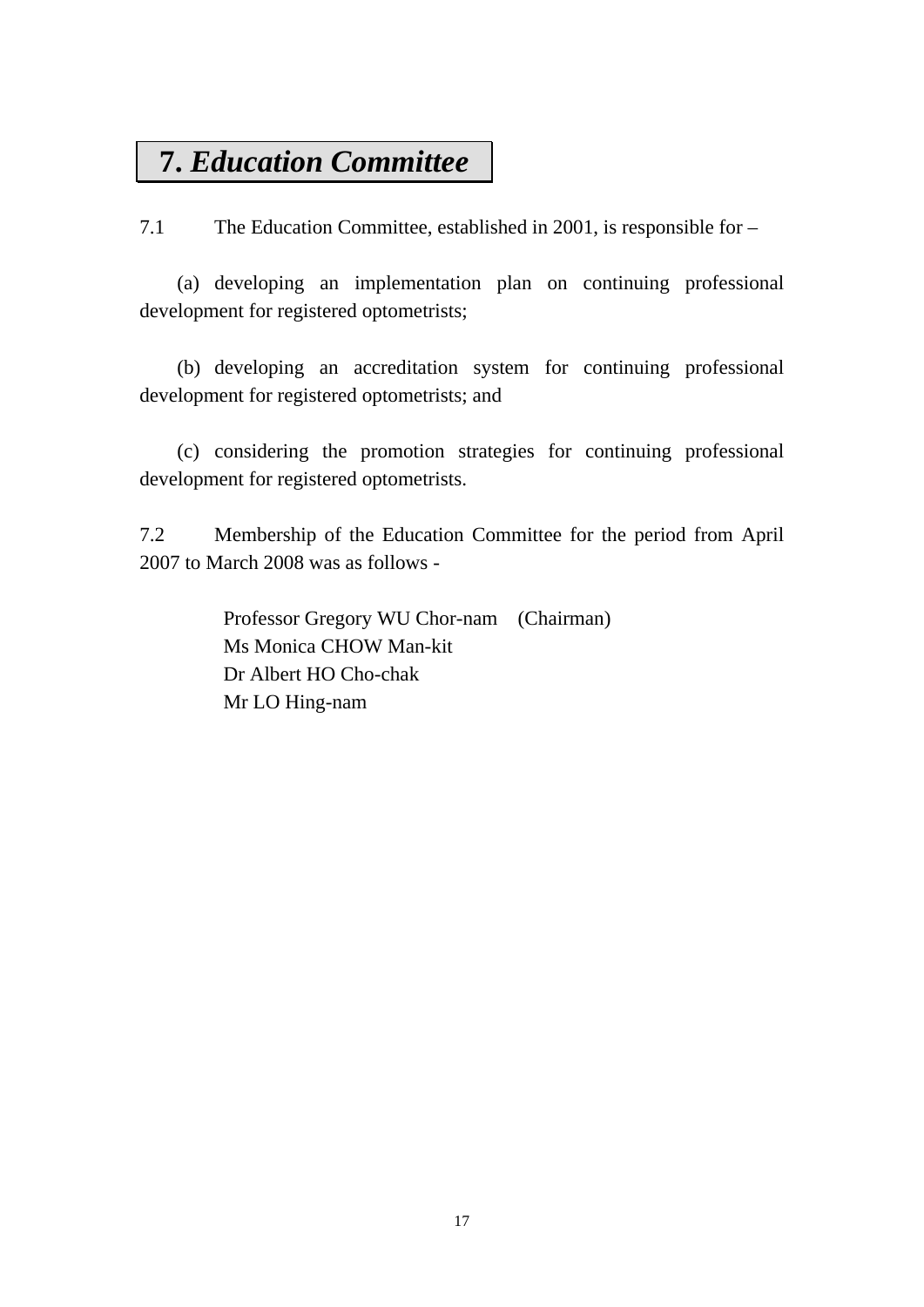# **8.** *Review by Committee Chairmen*

## **Preliminary Investigation Committee**

8.1 The role of the Committee is to investigate the facts and circumstances from each complaint. Whenever preliminary investigation found evidence of professional misconduct, the complaint will be referred to the Board for disciplinary inquiry. There were four complaints received in 2007-08 versus nine complaints for 2006-07. Subject to legislative amendments, lay members will in the long run be added to the Committee for injecting variety in perspective.

> Dr Andrew LAM Kwok-cheung *Chairman, Preliminary Investigation Committee*

[*The Preliminary Investigation Committee held two meetings during the reporting period.*]

## **Registration Committee**

8.2 One of the main duties of the Committee is to handle application for optometrist registration. In 2007-08, the Committee has processed 38 applications for registration and six applications for restoration. The Committee has worked out the proposal for introducing temporary and limited registration for the profession. The proposal has been fine-tuned and considered by the Board in September 2007 and is being considered by the Supplementary Medical Professions Council.

8.3 Another important duty of the Committee is to accredit continuing professional development (CPD) programmes. There were four programme providers accredited by the Board for organizing CPD programmes, namely Hong Kong Polytechnic University (PolyU), the Hong Kong Association of Private Practice Optometrists (HKAPPO), the Hong Kong Optometric Association (HKOA) and the Hong Kong Society of Professional Optometrists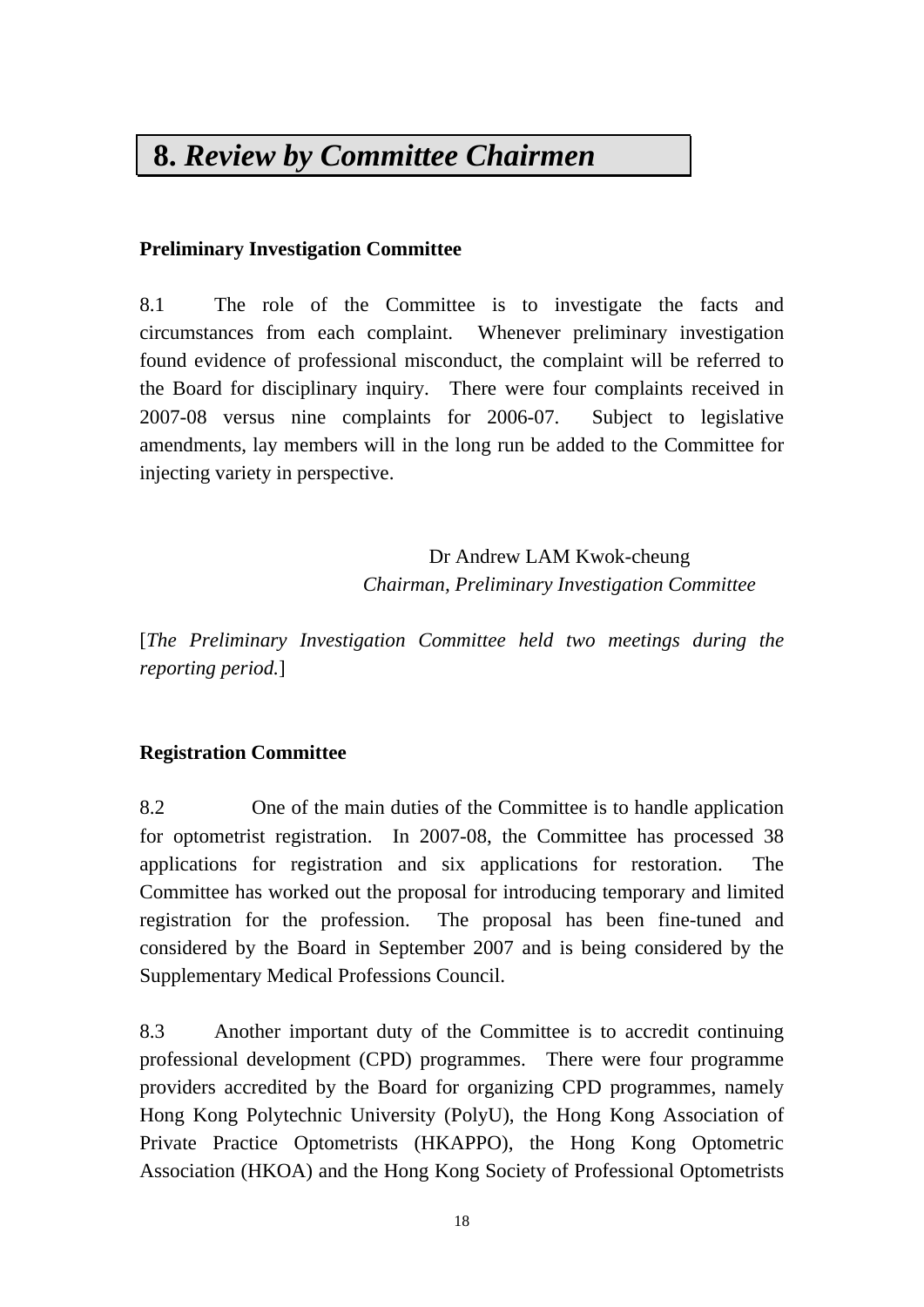(HKSPO). The term of appointment ended in November 2007. The Committee has vetted and approved the applications for renewal of accreditation from these four programme providers for another three years. There were another 12 applications for CPD programmes handled during the year. The list of accredited activities had been posted on the website of the Board for registered optometrists' easy reference.

8.4 The Board has also endorsed the Guidelines for Consideration of Quotable Qualifications as proposed by the Committee in January 2008. The Committee proceeded to update the List of Quotable Qualifications. .

> Dr Andrew LAM Kwok-cheung *Chairman, Registration Committee*

[*The Registration Committee held three meetings during the reporting period.*]

#### **Examination Committee**

8.5 I have been appointed as the Chairman of this Committee at the end of 2007. The syllabus for Part III registration examination was proposed to the Board for approval. It took out the contact lenses related subjects from that for Part II registration examination. The Committee will work on the details of the format and logistics for Part II and Part III registration examination. Since it might take a long time for the enactment of the amendment bill for implementing the universal registration examination, details for the examination will be worked out at a later stage.

> Mr Kenneth LAM Chung-wing *Chairman, Examination Committee*

[*The Examination Committee transacted its business by the circulation of papers during the reporting period.*]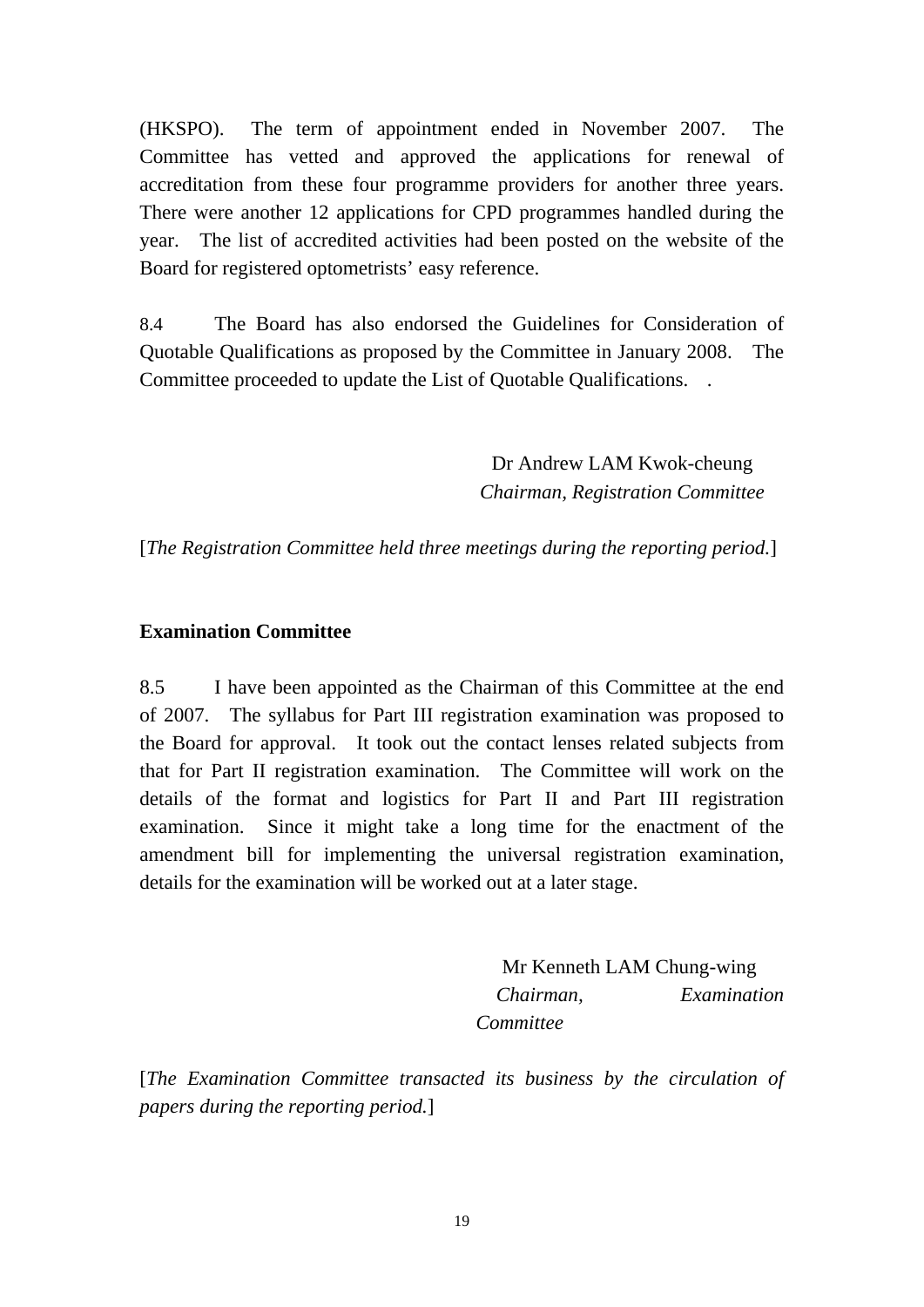## **Education Committee**

8.6 The Optometrists Board first launched a three-year voluntary continuing professional education scheme in 2004 with a view to encouraging all registered optometrists to undertake continuing education and keep updating their skills and knowledge in the field of Optometry. The Scheme will become mandatory in the future subject to legislative amendments.

8.7 The first three-year cycle of voluntary scheme commenced on 1 November 2004 had met with favourable response. 439, 573 and 600 registered optometrists had attained ten CPD hours in 2004/05, 2005/06 and 2006/07 respectively and was issued the Certificate of Achievement.

8.8 The Committee has conducted a review on the voluntary scheme and found out that the scheme had been running smoothly and the overall performance of the four accredited continuing professional education programme providers had been very good with a great variety of programmes to enrich registrants' professional knowledge and skills.

8.9 The Committee has fine-tuned the voluntary scheme which would be implemented for another three years.

> Professor Gregory WU Chor-nam *Chairman, Education Committee*

[*The Education Committee held one meeting during the reporting period.*]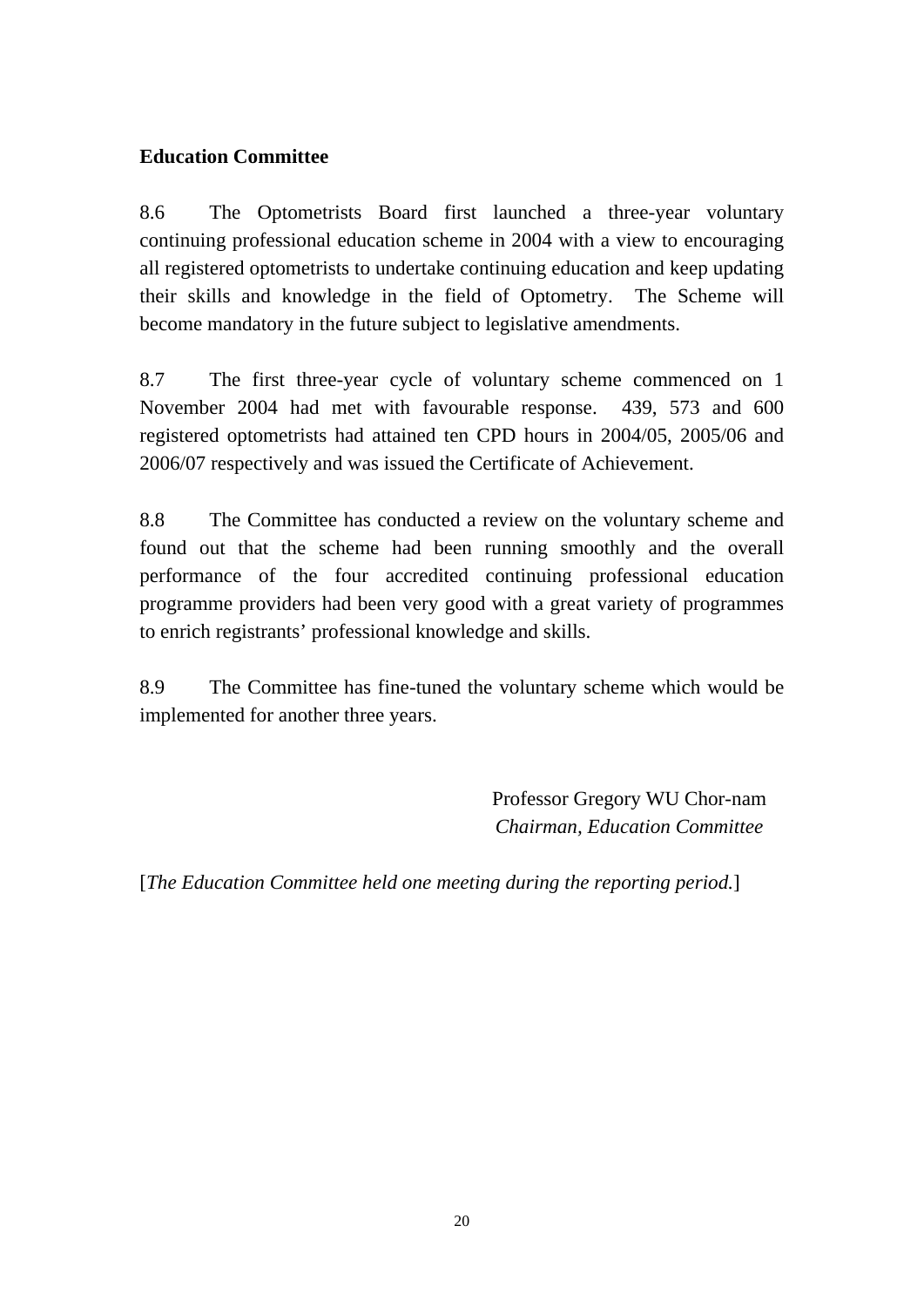#### **Registration of Optometrists (as at 31.3.2008)**

| Section of<br>Supplementary<br>Medical<br>Professions<br>Ordinance | Qualification/Eligibility                                                                                                                                                                                                                                                                                                                                                                                                                                                                                   | Part of Register                                                                | <b>Restriction on Practice</b>                                                    | No. of<br>registrants                              |
|--------------------------------------------------------------------|-------------------------------------------------------------------------------------------------------------------------------------------------------------------------------------------------------------------------------------------------------------------------------------------------------------------------------------------------------------------------------------------------------------------------------------------------------------------------------------------------------------|---------------------------------------------------------------------------------|-----------------------------------------------------------------------------------|----------------------------------------------------|
| 12(1)(a)                                                           | (a) Bachelor of Science Degree in Optometry awarded by the Hong Kong<br>Polytechnic or the Hong Kong Polytechnic University; or<br>(b) Professional Diploma in Optometry issued by the Hong Kong Polytechnic<br>(c) Part II optometrist with Certificate of Attainment in Ocular Pharmacology<br>issued by the Hong Kong Polytechnic University and has practised for one<br>year or more after having been registered as a Part II optometrist, or has<br>other experience that is recognized by the Board |                                                                                 | Allowed to use drugs approved by<br>the Board as shown in the Code of<br>Practice | $(a)$ 405<br>$(b)$ 98<br>(c) 67                    |
|                                                                    | (a) Higher Certificate in Optometry issued by the Hong Kong Polytechnic; or<br>(b) Passed Optometrists Board exam leading to registration in Part II                                                                                                                                                                                                                                                                                                                                                        | $\mathbf{I}$                                                                    | Not allowed to use diagnostic<br>agents except staining agents                    | $(a)$ 23<br>$(b)$ 0                                |
|                                                                    | Passed Optometrists Board exam leading to registration in Part III                                                                                                                                                                                                                                                                                                                                                                                                                                          | $\mathop{\mathrm{III}}\nolimits$                                                | To practice refraction only                                                       | $\overline{0}$                                     |
| 12(1)(b)                                                           | Other qualifications and appropriate experience recognized by the Council                                                                                                                                                                                                                                                                                                                                                                                                                                   | be<br>determined<br>by<br>To<br>Supplementary<br>Medical<br>Professions Council | Restrictions relevant to the part of<br>the register entered                      | Part I = $61$<br>Part $II = 0$<br>Part III $= 0$   |
| 12(1)(c)                                                           | Other qualifications together with training, professional experience and skill<br>satisfying the Council                                                                                                                                                                                                                                                                                                                                                                                                    | determined<br>To<br>be<br>by<br>Supplementary<br>Medical<br>Professions Council | Restrictions relevant to the part of<br>the register entered                      | Part $I = 0$<br>Part II = $176$<br>Part III $= 58$ |
|                                                                    |                                                                                                                                                                                                                                                                                                                                                                                                                                                                                                             |                                                                                 |                                                                                   |                                                    |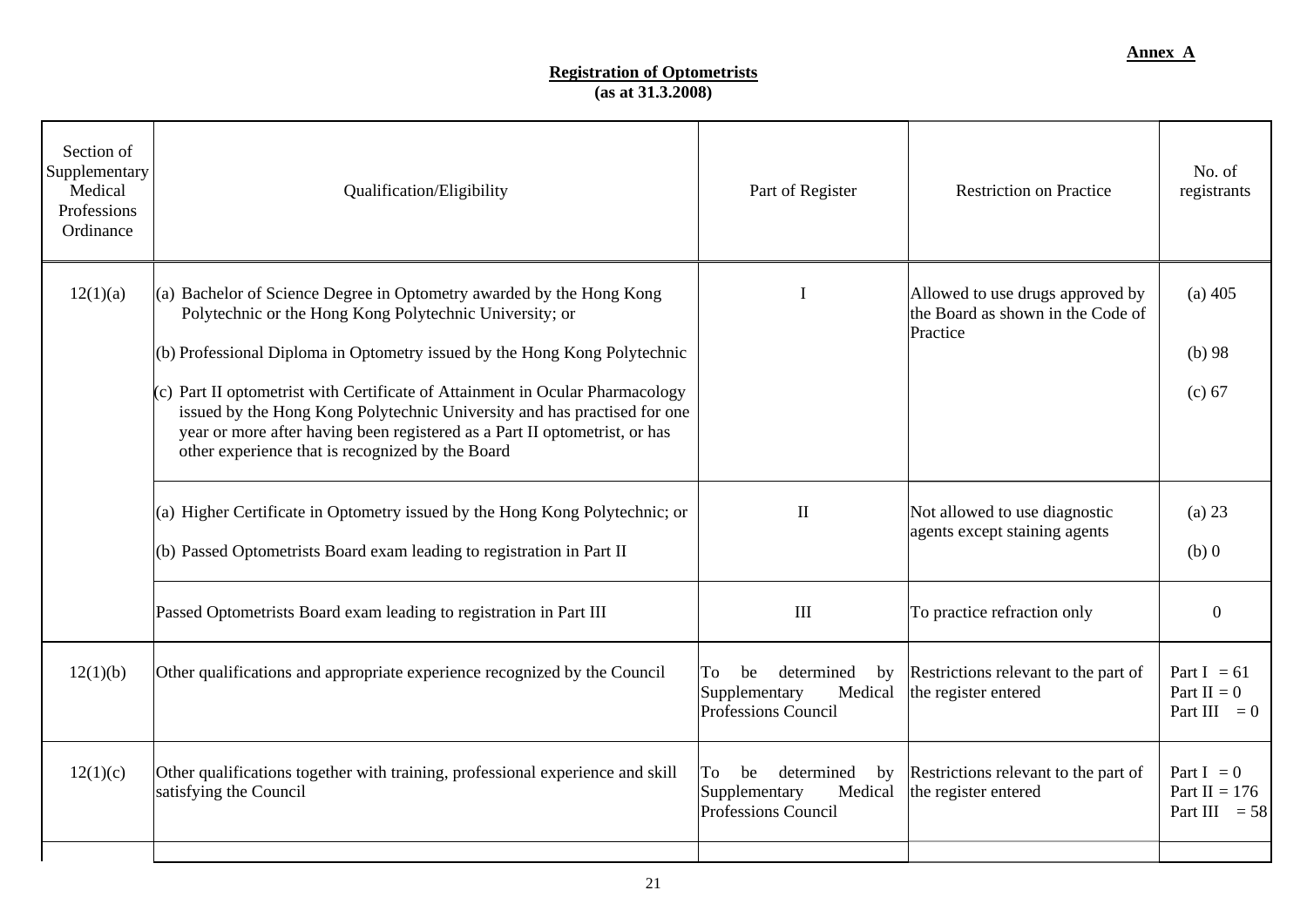| Section of<br>Supplementary<br>Medical<br>Professions<br>Ordinance | Qualification/Eligibility                                                                                    | Part of Register | <b>Restriction on Practice</b>                                                                                                                                                                                 | No. of<br>registrants |
|--------------------------------------------------------------------|--------------------------------------------------------------------------------------------------------------|------------------|----------------------------------------------------------------------------------------------------------------------------------------------------------------------------------------------------------------|-----------------------|
| 15                                                                 | The applicant has acquired substantial knowledge, experience and skill in the<br>practice of his profession  | IV               | Not allowed to perform any<br>function or engage in any activity<br>other than work relating to<br>refraction and contact lenses and<br>not allowed to use any diagnostic<br>agents other than staining agents | 494                   |
|                                                                    | The applicant has acquired substantial knowledge, experience and skill in the<br>practice of his profession  | IV               | To practice refraction only                                                                                                                                                                                    | 188                   |
|                                                                    | Passed Optometrists Board exam on refraction and contact lens fitting leading<br>to provisional registration | IV               | Not allowed to perform any<br>function or engage in any activity<br>other than work relating to<br>refraction and contact lenses and<br>not allowed to use any diagnostic<br>agents other than staining agents | 142                   |
|                                                                    | Passed Optometrists Board exam on refraction leading to provisional<br>registration                          | IV               | To practice refraction only                                                                                                                                                                                    | 218                   |
| Part<br>$\bf{I}$<br>$\mathbf{I}$<br>III<br>IV<br>Total             | No.<br>631 (601)<br>199 (199)<br>58 (60)<br>1042 (1052)<br>1930 (1912)                                       |                  |                                                                                                                                                                                                                |                       |

Note : Numbers in brackets are the figures as at 31 March 2007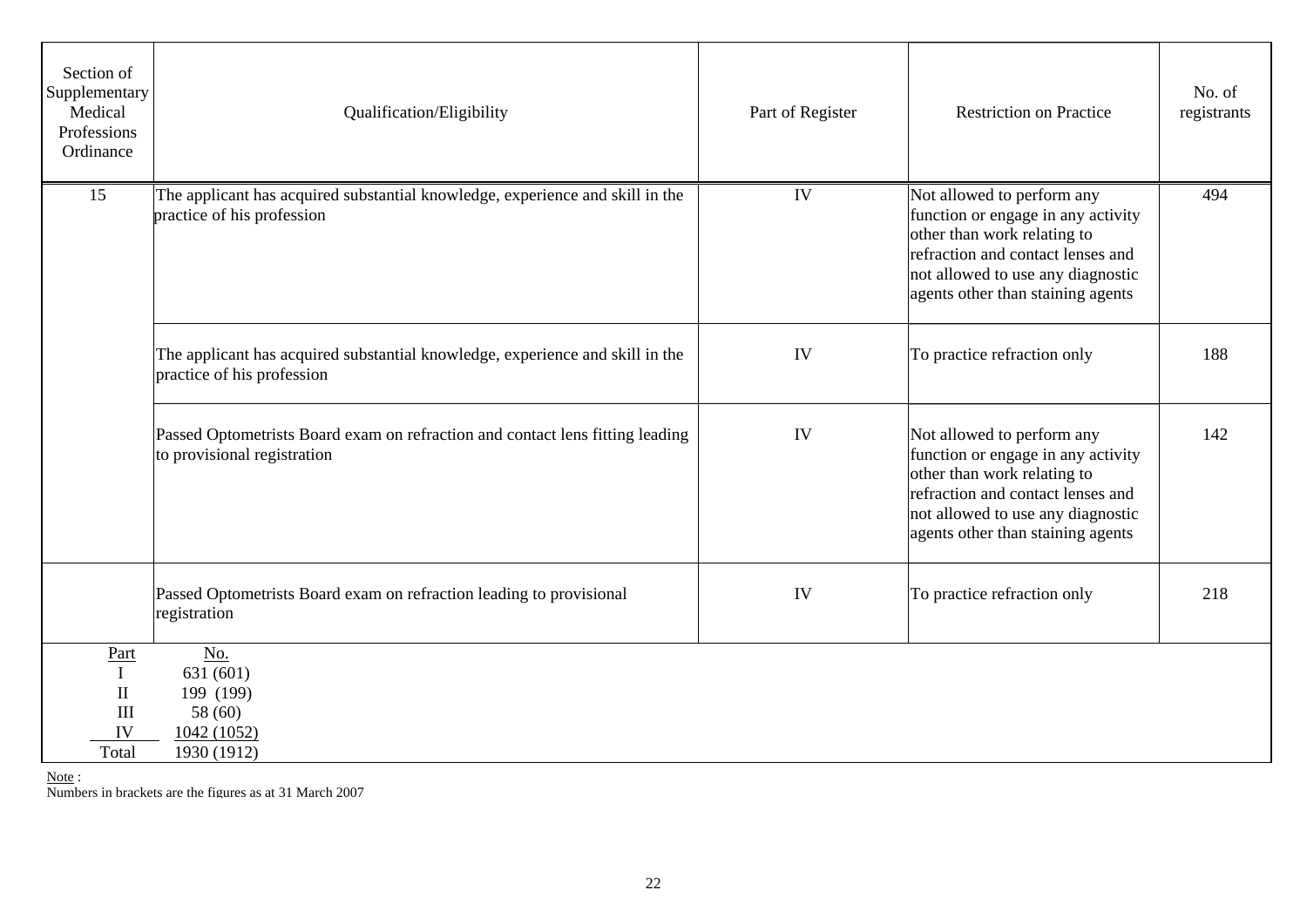# **Annex B**

|  |                                   | Disciplinary inquiries conducted by the Optometrists Board |  |
|--|-----------------------------------|------------------------------------------------------------|--|
|  | $(1$ April 2007 to 31 March 2008) |                                                            |  |

| Date of<br>Inquiry  | Allegation(s)                                                                                                                                                                                                                                                                                                                                                                                                                                                                   | Decision of<br>the Board                                                                                      |
|---------------------|---------------------------------------------------------------------------------------------------------------------------------------------------------------------------------------------------------------------------------------------------------------------------------------------------------------------------------------------------------------------------------------------------------------------------------------------------------------------------------|---------------------------------------------------------------------------------------------------------------|
| 31 October<br>2007  | The respondent was alleged to allow or<br>acquiesce to his appearance in an<br>advertisement of an establishment with a<br>business name in a magazine, by which<br>the following offers were made, contrary<br>to item 5.4 of Part III of the Code of<br>Practice -                                                                                                                                                                                                            | Guilty of the charge.<br>The<br>respondent was reprimanded<br>and such order was published in<br>the gazette. |
|                     | (a) We provide a special offer to our<br>readers: Student Vision Care Exam<br>Scheme ORIGINAL \$888 NOW \$538<br>SPECIAL PRICE INCLUDING:<br>up<br>Routine eye examination (one pair of<br>glasses and a spare pair of<br>multi-coated plastic lenses) An extra<br>routine eye examination"; and                                                                                                                                                                                |                                                                                                               |
|                     | (b) "Now, we provide another special<br>offer on Advance Ortho-K treatment to<br>our readers. ORIGINAL \$12000 NOW<br>\$9600up".                                                                                                                                                                                                                                                                                                                                                |                                                                                                               |
| 21 November<br>2007 | The respondent was alleged to have<br>inappropriately used the personal data<br>(including the address) of his patient in<br>that the patient's personal data, which was<br>collected by the optical shop he<br>previously worked for, for the purpose of<br>providing professional services to the<br>patient, was used by him for promoting<br>his new business, by sending promotional<br>materials to the patients's address as<br>collected in the manner discussed above. | Guilty of the charge. A warning<br>letter was served to the<br>respondent.                                    |